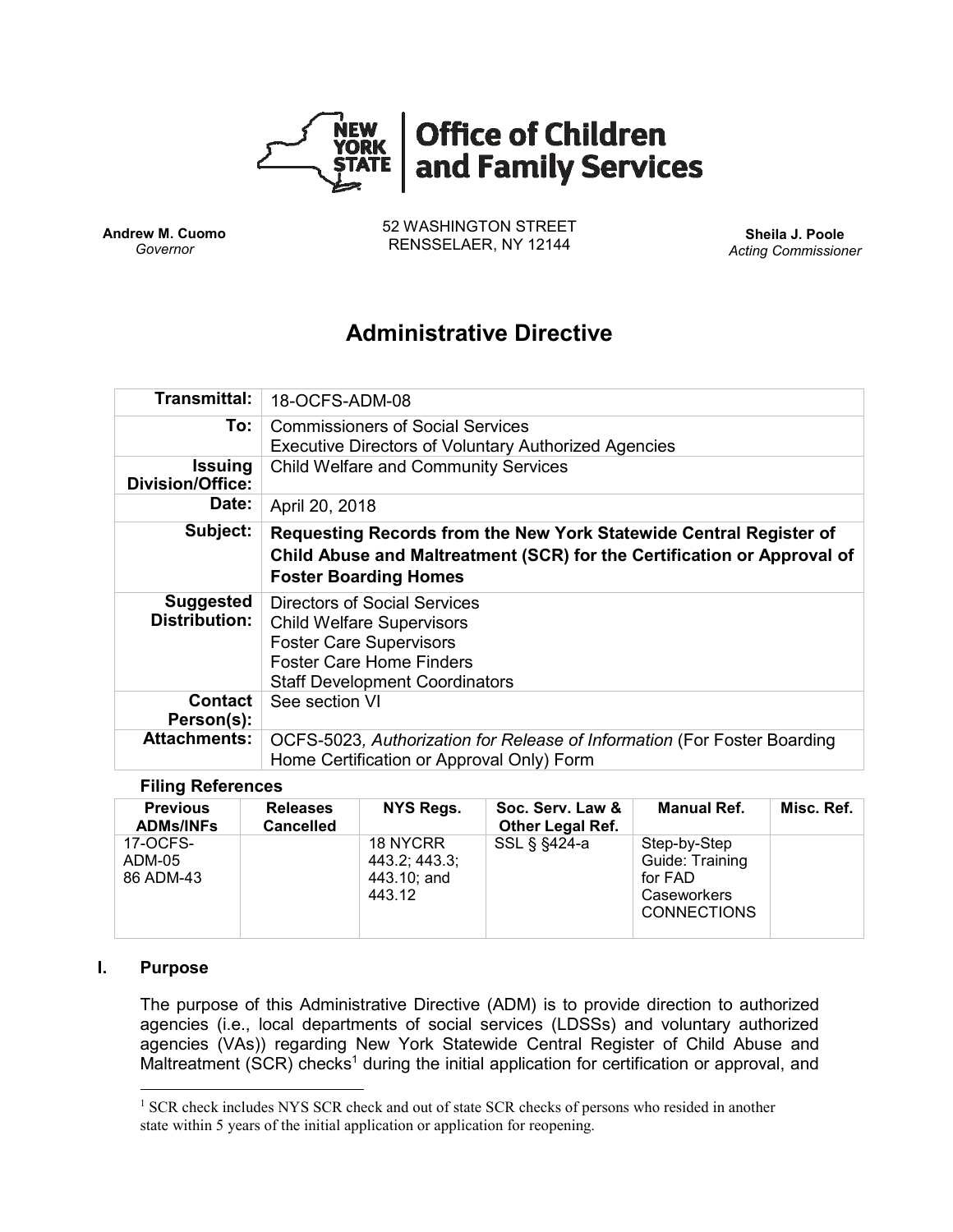re-openings, of foster boarding homes. When the authorized agency is notified by the SCR in response to a required database check that the applicant(s), or any person 18 years of age or older residing in the applicant(s)' home, is a confirmed subject in an indicated report of child abuse or maltreatment, the authorized agency must obtain a signed *Authorization for Release of Information* (OCFS-5023) form from that person. The authorized agency will utilize the completed form to obtain the relevant records from the SCR.

#### **II. Background**

During the initial certification or approval of foster boarding homes, and the reopening of certified or approved foster boarding homes, the authorized agency is required to collect detailed information about the applicant(s) and the members of the applicant's household, and determine if physical plant, health, and safety requirements are met.<sup>2</sup>

The completion of a statutorily required SCR database check and interpretation of the results are an essential piece of information gathered during this process.<sup>3</sup> The SCR database check process includes

• the applicant(s) completing the required forms for the authorized agency to inquire of the SCR whether the applicant(s) and any person 18 years of age or older residing<sup>4</sup> in the applicant's home is a confirmed subject in an indicated report of child abuse or maltreatment on file with the SCR; $5$ 

#### **and**

• the SCR providing the results of the database check to the inquiring authorized agency.

If the SCR database check does not reveal either the applicant or an applicable household member as a confirmed subject of an indicated report, the processes described in this directive do not apply.

If the SCR database check results do reveal that an applicant or a household member 18 years of age or older is a confirmed subject of an indicated report maintained by the SCR, the authorized agency that submitted the request has an obligation to take additional steps to properly evaluate the home prior to making a decision to certify or approve the home.

#### **III. Program Implications**

When determining whether to certify or approve a foster boarding home, it is vital that the authorized agency has complete and accurate information about the applicant(s) and other members of the applicant's household. When the applicant(s) or any person 18 years of age or older residing in the applicant's home has been confirmed by the SCR as a subject in an indicated report of child abuse or maltreatment, the authorized agency must have

<sup>2</sup> 18 NYCRR 443.2 (c).

<sup>3</sup> SSL § 424-a.

<sup>&</sup>lt;sup>4</sup> This would include any child in foster care who is 18 years of age or older residing in the home.

 $5$  18 NYCRR 443.2 (b)(6).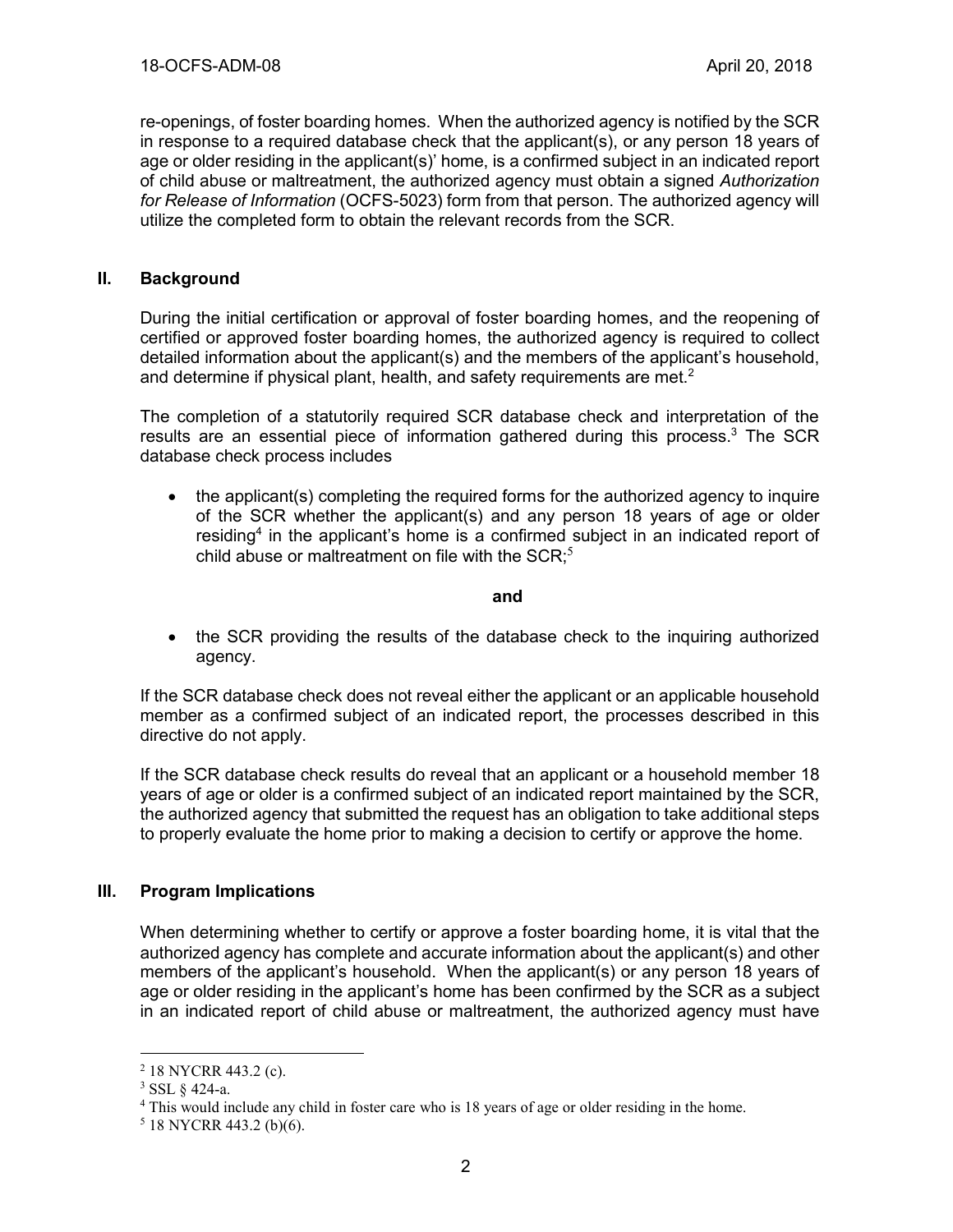information as to the nature of the indicated report in order to make an informed decision regarding the certification or approval of the home. Obtaining relevant records from the SCR allows the authorized agency to

- 1) review records of the actual report that resulted in the SCR's response to the database check rather than relying on an individual's recollection of such report, and
- 2) expedite an informed decision as to certification or approval of a prospective foster boarding home based on the SCR database check results**.**

# **IV. Required Action**

In cases when the applicant(s), or any person 18 years of age or older residing in the applicant(s)' home, is determined by the SCR to be a confirmed subject in an indicated report of child abuse or maltreatment, OCFS regulations require the authorized agency to determine, based on the information it has available, whether to approve or certify the applicant. The SCR's confirmation that an applicant or person 18 years of age or older residing in the home is a confirmed subject in an indicated report of child abuse or maltreatment does not automatically exclude the individual from being a foster parent or residing in a certified or approved foster boarding home. However, if the applicant(s), or any person 18 years of age or older residing in the applicant's home, has been identified by the SCR as a confirmed subject in an indicated report of child abuse or maltreatment, the authorized agency **must** have the individual request the relevant records from the SCR and review such records to make an informed decision whether to certify or approve a foster boarding home.

In order for the authorized agency to get a full understanding of the abuse or maltreatment found in the indicated report, the authorized agency must have the individual request the records relevant to the SCR database check results using the *Authorization for Release of*  Information form attached to this policy.<sup>6</sup> Reviewing such records will allow the authorized agency to make an informed decision regarding certification or approval of the prospective foster boarding home. This informed decision promotes the health, safety, and stability of children in foster care.

The authorized agency responsible for certifying or approving a foster boarding home **must**  take the following steps when they are notified by the SCR that the applicant(s), or any person 18 years of age or older residing in the applicant's home, is a confirmed subject of an indicated child abuse or maltreatment report:

#### Step 1

- $\circ$  Applicant or household member is asked to sign an authorization form.
	- Obtain a signed and notarized *Authorization for Release of Information* form (OCFS-5023) from the person who has been determined by the SCR to be a confirmed subject. That completed form authorizes the release of information for the SCR report(s) that resulted in the SCR's determination that the individual is a confirmed subject of an SCR report; **and**

<sup>6</sup> 18 NYCRR 443.2 (b)(6).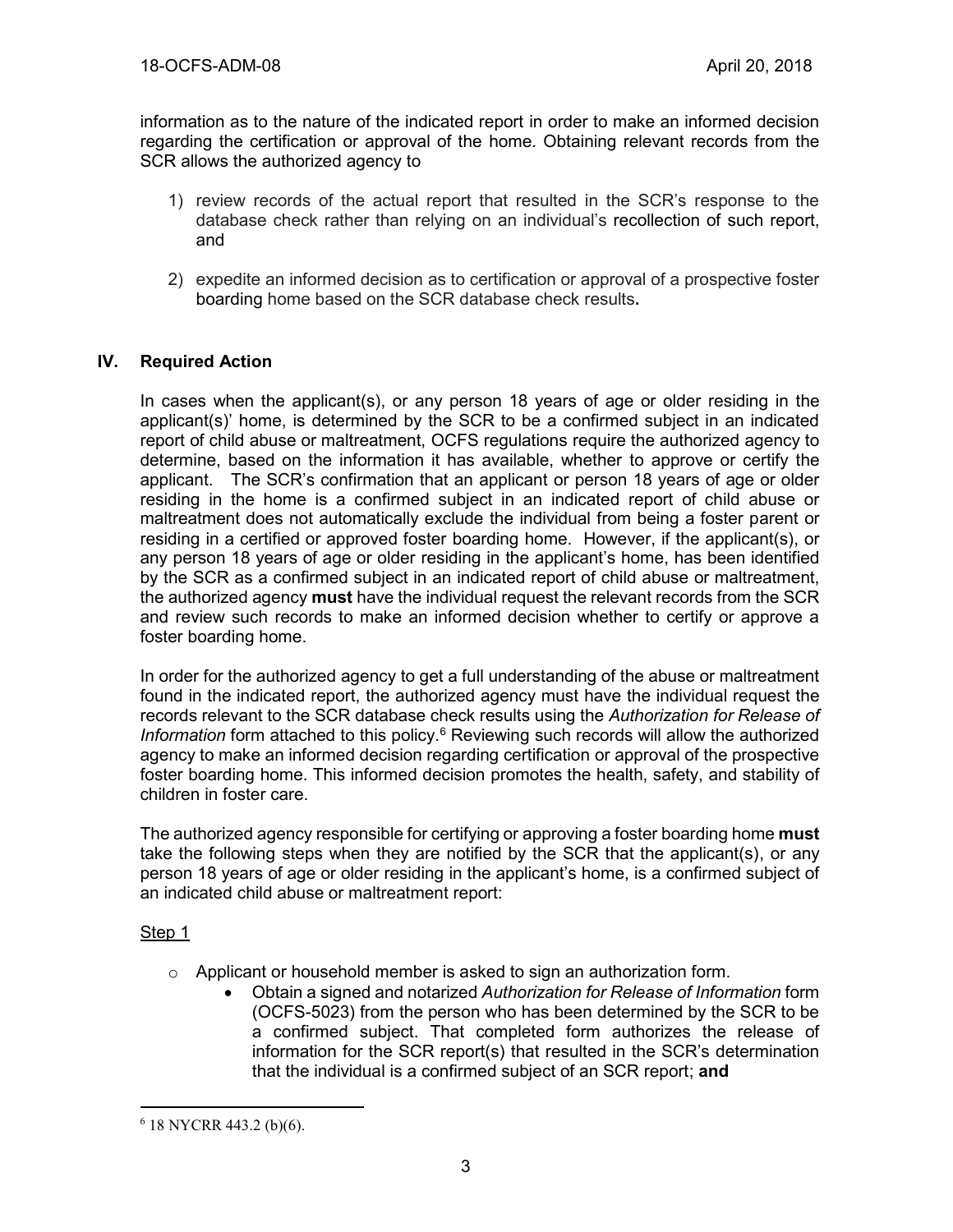• Mail the signed and notarized Authorization for Release of Information form to the SCR at: New York State Statewide Central Register of Child Abuse and Maltreatment, P.O. Box 4480, Albany, New York 12204.

## Step 2

- o Review the records received from the SCR.
	- Review the records to determine if the information provided is relevant and reasonably related to the certification or approval of the foster boarding home.
	- If so, the authorized agency must then determine if the home application should be denied based on such information.
	- If the application is not denied, then an evaluation of all the information provided during the application process must be conducted and a decision made whether to certify or approve the foster boarding home; **and**

### Step 3

- o Document the decision
	- If the determination is made to certify or approve the home despite the existence of a confirmed subject as the applicant or other household member 18 years of age or older, the authorized agency must maintain a written record as part of the application file, stating why the applicant is determined to be appropriate and acceptable to be certified or approved as a foster boarding home;<sup>7</sup>
	- In cases when the application is denied, the authorized agency must furnish the applicant with a written statement setting forth its reason(s) for the denial, including a statement indicating whether the denial is based in whole or in part on the existence of an indicated SCR report.<sup>8</sup>

#### **OCFS Guidelines for Reviewing Indicated Reports Associated with SCR Database Checks**

The authorized agency must review the records provided by the SCR that relate to the SCR's determination that the individual is a confirmed subject of an indicated report and any supporting information provided by the applicant and/or household member as part of the determination to certify or approve a foster boarding home. The following factors should be considered by the authorized agency when determining if the person who is a confirmed subject in an indicated child abuse or maltreatment report is suitable to be a certified or approved foster parent(s) or other person residing in such home. Not every factor will be relevant to every case. The assessment should focus on the factors that apply to the facts of the case you are considering.

- The seriousness of the incident(s) involved in the indicated report
- The seriousness and extent of any injury sustained by the child(ren) named in the indicated report

<sup>7</sup> 18 NYCRR 443.2 (9).

 $8$  18 NYCRR 443.2 (9).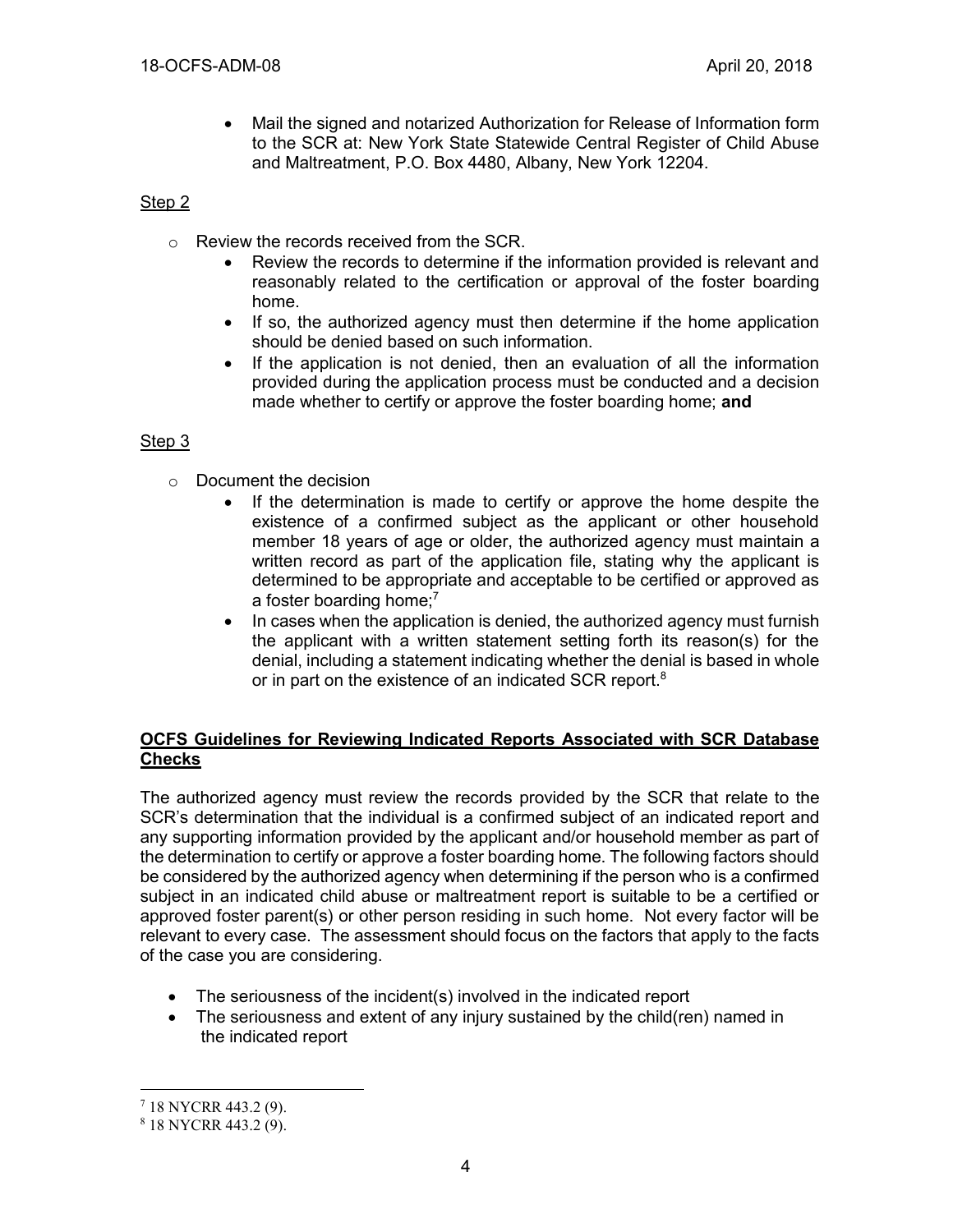- Any detrimental or harmful effect on the child(ren) as a result of the subject's actions or inactions, and the relevant events and circumstances surrounding the actions and inactions as these relate to the indicated report(s)
- The age of the subject and the child(ren) at the time of the incident(s) of child abuse or maltreatment
- The time elapsed since the most recent incident of child abuse or maltreatment
- The number and/or frequency of indicated incident(s) of abuse or maltreatment
- Any information produced by the applicant, or produced on his/her behalf, regarding his/her rehabilitation. (Rehabilitation is defined as a demonstration by the subject of positive and successful efforts to rectify a problem that resulted in child abuse or maltreatment so that youth under his/her care will not be in danger.) The following may be examples of evidence of rehabilitation:
	- $\circ$  The acts of child abuse and maltreatment apparently have not been repeated.
	- $\circ$  Evidence of actions taken by the person, which show that he/she is now able to deal positively with a situation or problem that gave rise to the previous incident(s) of child abuse and maltreatment
	- o Professional treatment (e.g., counseling or self-help groups) has been successful.
	- o The subject has been successfully employed in the child care field.
- That employment or practice in child care field has been successful

Each report must be carefully reviewed. Extra weight and scrutiny must be given to report(s) where the abuse or maltreatment resulted in a fatality, sexual abuse, subdural hematoma, internal injuries, extensive lacerations, bruises, welts, burns, scalding, malnutrition or failure to thrive.

# **V. Systems Implications**

Information gathered throughout the entire home study process must be documented in the Foster and Adoptive Home Development (FAD) stage in CONNECTIONS (CONNX).<sup>9</sup> FAD assists in the certification and approval process by maintaining a database of all prospective foster parents. The FAD stage in CONNX requires LDSSs and VAs to document specific information related to the SCR database checks.

# FAD SCR Database Check Section:

Workers are required to record the dates and results of the SCR database check. They must record dates that the requests were sent to and received from the SCR, as well as whether a record was found or not found as a result of the database check. This must be done for the applicant(s), as well as all those individuals 18 years of age and older residing in the household at the time of initial certification or approval or reopening of the foster boarding home.

The [CONNECTIONS Step-by-Step Guide: Training for FAD Caseworkers](https://ocfs.ny.gov/connect/jobaides/FAD%20Step-by-Step%20Guide%20rev%2004-12-2006.pdf) is available as a reference. This guide, subtitled *The Complete Guide to Support Foster and Adoptive Home Development*, provides various techniques to assist LDSS and VA workers in using CONNECTIONS and FAD effectively and efficiently.

<sup>9</sup> 17-OCFS-ADM-05.